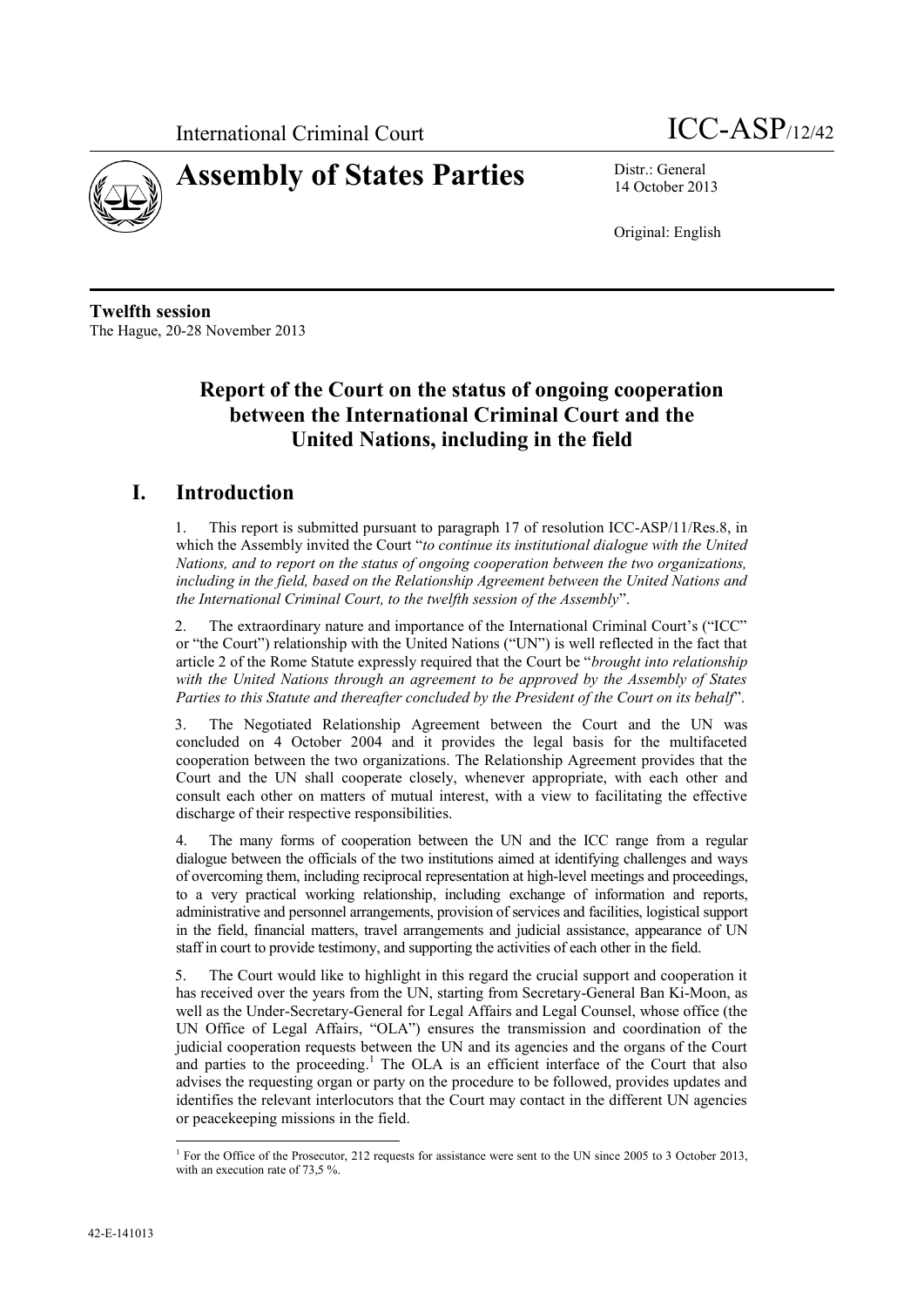6. The Court is also grateful for the regular interaction and support from the other UN offices and departments, including among others the Department of Peacekeeping Operations ("DPKO"), the Department of Political Affairs ("DPA"), UN Women, the Office of the High Commissioner for Human Rights ("OHCHR"), as well as the Special Advisers and Special Representatives of the Secretary-General on the prevention of genocide, the responsibility to protect, children and armed conflict and sexual violence in conflict. The Court also appreciates its regular interaction with UN agencies, such as the UN Educational, Scientific and Cultural Organization ("UNESCO"), as well as UN programmes and funds, such as the UN Children's Fund ("UNICEF").

7. The principals of the Court frequently hold high level consultations with the UN Secretary-General as well as other senior UN officials to discuss matters of mutual interest and to explain the interests and mandate of the Court and seek the UN's support. This is done through high-level visits to New York or through telephone calls. The annual reports of the Court to the UN General Assembly also present an opportunity for the Court to inform the UN and the international community at large on a regular basis about its activities. The Court welcomes General Assembly resolution 67/295 on the Report of the International Criminal Court, which requests the Secretary-General to continue to include information relevant to the implementation of article 3 of the Relationship Agreement in a separate report to the pre-existing Secretary-General's Report on Expenses incurred and reimbursements received in connection with assistance provided to the Court. Finally, the annual UN-ICC Roundtable also enables officials from both institutions to meet at working level to discuss practical cooperation arrangements.

8. The representation of the Court at the UN, in the form of a small liaison office, provides an important channel of communication between the Court and the UN, facilitating the maintenance and further development of the relationship and cooperation between the two organizations.

9. One issue currently under discussion between the ICC and the UN pertains to article 8 of the Relationship Agreement, under which the UN and the Court agree to "*cooperate in the temporary interchange of personnel, where appropriate, making due provision for the retention of seniority and pension rights*". The Inter-Organisation Mobility Accord, to which the ICC had been a party since 2005, was cancelled by the UN System with effect from 1 January 2012 and replaced with the Inter-Agency Agreement concerning Transfers, Secondments and Loans amongst the Organisations Applying the UN Common System of Salaries and Allowances. On 13 March 2013, the Human Resources Network of the UN System's Chief Executives Board for Coordination rejected the request of the ICC to be continued as a party to this new agreement on the grounds that the Court is not a part of the UN Common System of Salaries and Allowances,<sup>2</sup> although the ICC applies the system. The Court's continued exclusion from the inter-organisation mobility programme would impact negatively on the Court's staffing and recruitment efforts and would be unfavourable to staff who move to or from a UN System organisation, including staff currently working at the UN *ad hoc* Tribunals, which are in the process of scaling down their operations. The matter has been raised at the senior level between the two organisations; discussions are on-going and the Court hopes that they will lead to a favourable outcome.

10. Looking beyond the immediate needs of the Court, there are significant synergies and interaction between the UN and the broader Rome Statute system of complementary criminal justice, namely the important role that UN and its agencies can play in strengthening the domestic capacity to address the crimes foreseen in the Rome Statute. <sup>3</sup> One particular effort worth mentioning in this respect is the Greentree process, which was launched by the International Center for Transitional Justice ("ICTJ") and the UN Development Program

<sup>&</sup>lt;sup>2</sup> Which includes paying towards the jointly funded activities such as the International Civil Service Commission and the Chief Executives Board for Coordination of the UN System's Human Resources Network.

<sup>&</sup>lt;sup>3</sup> One positive example of how the UN and its sub-bodies can support complementarity efforts by the Court is Guinea, a situation currently under preliminary examination by the OTP. In this context, the national authorities and the OTP identified areas of possible international support for the conduct of national investigative and prosecutorial activities relating to the alleged crimes committed on 28 September 2009 at the Conakry stadium. This information was conveyed to the United Nations system, including the UN Peace building Commission, the UN special Representative on sexual violence in conflict, and the Office of the High Commissioner for Human Rights who subsequently agreed to provide logistical support and technical advice to the Guinean panel of judges in charge of the 28 September 2009 case.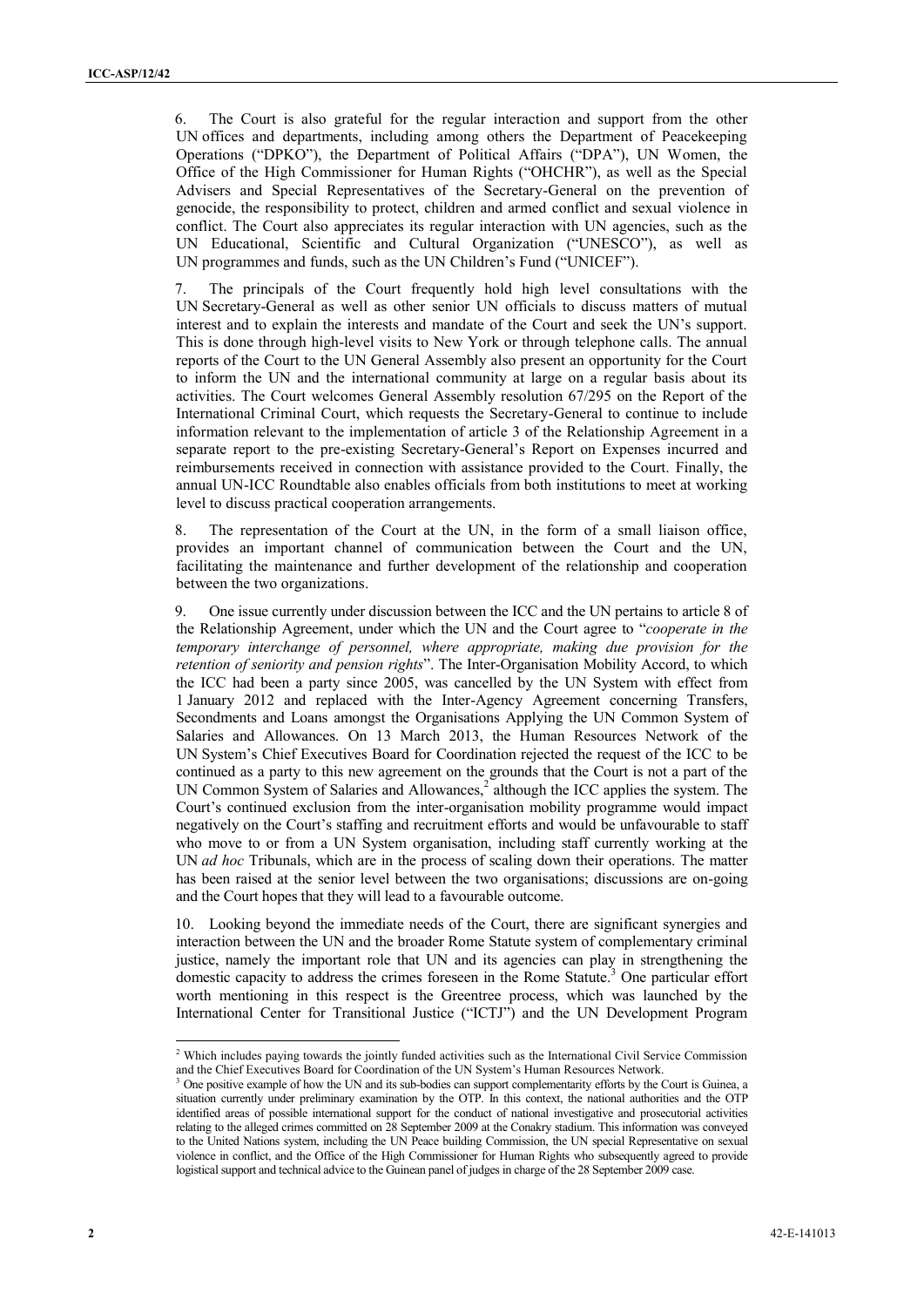("UNDP") in 2010, with support from the governments of Denmark and South Africa, the focal points for complementarity in the Assembly of State Parties ("the Assembly"). The goal of the Greentree process has been to bring together actors from the criminal justice area and the broader rule of law development sector to consider ways to enhance the practical implementation of complementarity and the strengthening of domestic systems seeking to investigate serious crimes. The Court commends the increasing attention that the UN has recently given to these matters and urges the continuation of these efforts.

11. The present report will focus on the ongoing cooperation between the Court and the UN in the field, including regarding UN peacekeeping missions and commissions of inquiry, the relationship between the Court and the UN Security Council, and the role of ICC States Parties in mainstreaming ICC issues the different UN fora. More general information regarding the cooperation between the Court and the UN can be found in the annual reports of the Court to the UN General Assembly.<sup>4</sup>

# **II. On-going Cooperation between the Court and the UN in the field**

#### **A. UN Peacekeeping Missions and other UN presence in the field**

12. The UN-ICC Relationship Agreement provides a general framework for cooperation. In particular, article 3 provides that "[t]*he United Nations and the Court agree that, with a view to facilitating the effective discharge of their respective responsibilities, they shall cooperate closely, whenever appropriate, with each other and consult each other on matters of mutual interest pursuant to the provisions of the present Agreement and in conformity with the respective provisions of the Charter and the Statute*".

In many situations, including those before the Court, the UN and its sub-bodies may have unique access to a particular territory through their field missions, peacekeeping operations, and commissions of inquiry ("COI's").

14. Where a high volume of requests for cooperation has been anticipated, the Court and the OTP have sought to conclude Memoranda of Understanding, ("MOU's") to facilitate agreed modalities for specific forms of assistance. This practice has allowed the Court to avoid delays in the deployment of its operations and helped reduce costs. Moreover, these agreements have been beneficial for both organisations as it ensures regular exchanges on issues of mutual interest and allows responding to concerns and dissipating misinformation. Since 2004, exchanges of information with the UN and its specialised agencies and bodies in the field and at the headquarters, through various mechanisms including roundtable meetings, have also been instrumental in supporting the Court.

15. In 2013, cooperation from the UN on the field has been particularly solicited in many areas ranging from assistance for evacuation of ICC personnel from the Central African Republic to negotiating MOU's and benefiting from continued exchange of information on cooperation matters in various areas of interest for the Court, including logistical and others.

16. In Kenya, the Court continues to benefit from the UN Office at Nairobi ("UNON") services and facilities, thus achieving important operational cost reductions.<sup>5</sup> The Registry Task Force Coordinator in Nairobi exchanged regularly with the Director-General's office, informing on developments in the cases before the Court. Views on issues of common interest have also been shared, bearing in mind the independent mandates of the two organisations.

17. Further to the events in the Central African Republic, the UN Integrated Peacebuilding Office in the Central African Republic ("BINUCA") assisted the Court in its evacuation operations, including by accommodating ICC personnel in the UN compound during six months. A regular flow of information on the situation in the country was provided by BINUCA, thus supporting the Court in continuing its work in relation to the case of Mr. Jean-Pierre Bemba, including notifying cooperation requests to the authorities.

<sup>&</sup>lt;sup>4</sup> [http://www.un.org/en/ga/search/view\\_doc.asp?symbol=a/68/314](http://www.un.org/en/ga/search/view_doc.asp?symbol=a/68/314)

<sup>&</sup>lt;sup>5</sup> In accordance with article 10 of the Relationship Agreement, the ICC reimburses the UN for any facilities and services provided. The cost reductions are achieved in comparison with the alternative option of the Court creating its own infrastructure and procuring standalone services on the ground.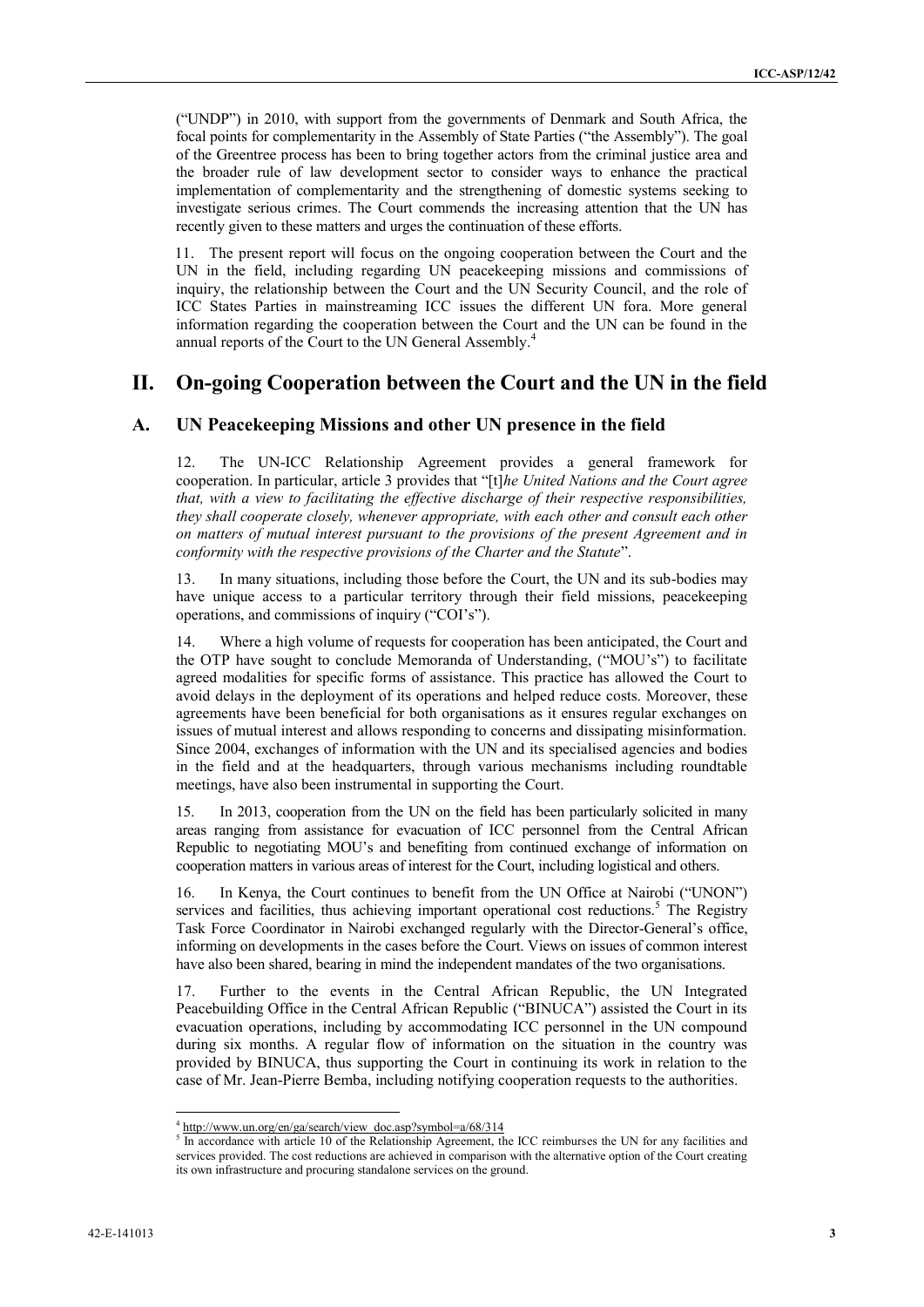18. With on-going cases at pre-trial, trial, appeals and reparations stages in the Democratic Republic of the Congo, the Court continued to rely on the administrative and logistical assistance of the UN Organization Stabilization Mission in the Democratic Republic of the Congo ("MONUSCO"), including air transportation from Kinshasa and from its Logistics base in Entebbe, Uganda. By way of an example, a total of 448 UN flights have been used between  $1<sup>st</sup>$  January and 30 September 2013, in connection with investigations from the Office of the Prosecutor ("OTP") and the Defence, as well as with activities from the Registry and independent bodies.<sup>6</sup>

19. Since 2011, the Court has no field presence in Chad. Thus, its work in relation to the pending cases in the Darfur, Sudan has greatly benefited from the UN's support there.

20. On 12 June 2013, the Court concluded a Memorandum of Understanding with the UN Operation in Côte d'Ivoire ("UNOCI"),<sup>7</sup> building on an earlier model concluded with the UN Mission in the DRC ("MONUC"). This agreement aims at maximising cooperation with the UN while ensuring efficient use of the Court's resources. UNOCI has facilitated the Court's operations in the country. In particular, exchanges between UNOCI and the Court in relation to its activities around the case of Mr. Laurent Gbagbo have benefited both organisations.

21. In Mali, the Court is in the early stage of discussing an MOU with the UN Multidimensional Integrated Stabilization Mission in Mali ("MINUSMA"). MINUSMA has nonetheless provided support to the Court on an *ad hoc* basis, including by granting access to UN Humanitarian Air Service ("UNHAS") flights to areas of ICC operations. The Registry is now conducting a feasibility study to identify the most cost-effective field capacity to be reviewed in line with the upcoming judicial developments.

22. Finally, the Court obtains *ad hoc* cooperation from UN missions that are not located in one of the situation countries. As such, in 2013, the Court was able to organise video conferences to facilitate the testimony of several witnesses from UN premises in three different States.

23. It is also of utmost importance that the UN continues to give due regard to the support and assistance requests for the ICC defence teams in light of the equality of arms principle, and thus includes relevant provisions in this regard in the cooperation agreements with the ICC.

24. The extent to which the peacekeeping missions can cooperate with the Court will depend, largely, on the mandate given to the mission. In particular for the mission's capacity to facilitate or assist with the arrest and surrender of individuals subject to arrest warrants issued by the Court, it will be important to consistently include in mission mandates the authorisation for the mission to support national authorities in securing arrests, or, if possible, an even stronger mandate and capacity to carry out operations that may lead to arrests prior to transfer of fugitives to the national authorities. Particular lessons may be drawn from the establishment of an "Intervention Brigade", with a more proactive mandate, within MONUSCO, pursuant to UN Security Council Resolution 2098 (2013).

25. Formulating such mandates will require efforts from all actors involved in the process of establishing the mission, States as well as DPKO, mindful of the positive synergies between the missions and the Court, taking into account the respective mandates.

#### **B. Commissions of Inquiry**

26. Over the past years, the OTP has been in contact with numerous international commissions of inquiry set up by the UN Secretary-General, the Security Council or the Human Rights Council, including *inter alia* regarding the situations in Darfur, Guinea and Libya. The OTP has also interacted with selected and relevant UN Groups or Panels of Experts in its areas of investigation.

<sup>6</sup> The OTP also has a specific MOU agreement with MONUSCO (and formerly with MONUC).

<sup>7</sup> This MOU replaces a previous agreement signed between the OTP and UNOCI.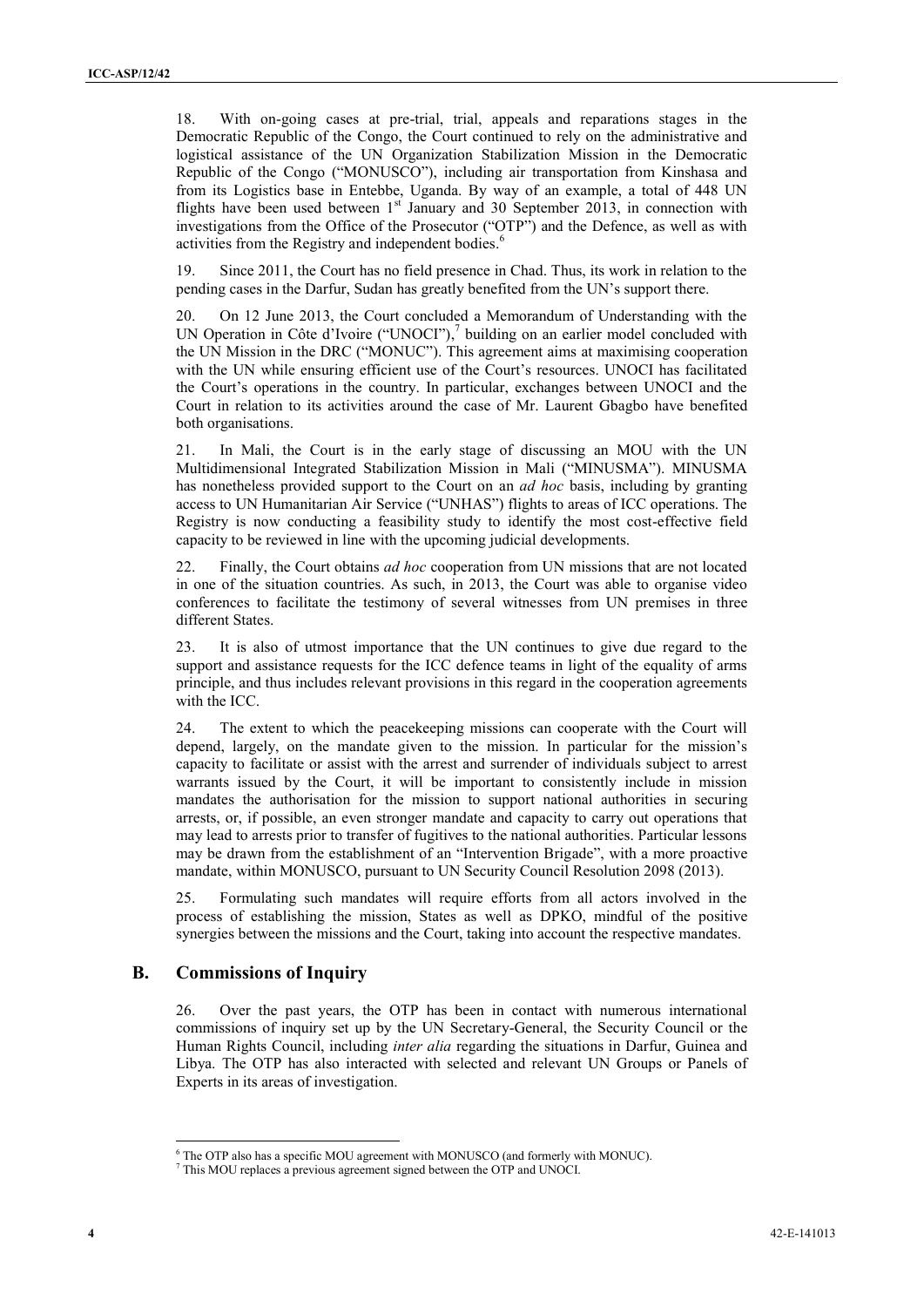27. COI's can provide a valuable source of information on allegations on the possible commission of crimes within the jurisdiction of the Court. Such information may be particularly beneficial for the OTP during the conduct of preliminary examinations where the Office relies on open source information in order to determine whether there is a reasonable basis to investigate.

28. Subject to the specific mandate and considered view of each COI, further exploration could be made on ways to increase cooperation and coordination in situations that fall within the jurisdiction of the Court, with a view to the mutual exchange of information in line with the Relationship Agreement. In this regard, the OTP and OHCHR, with the assistance of the OLA, are looking at ways to strengthen possible modalities for cooperation, including through conclusion of a framework MOU.

29. Whereas each COI will have a different mandate, with a different focus and scope of activity, and COI members are considered independent experts, there will normally be several aspects which may be of particular interest for the work of the OTP. This includes any information on possible crimes within the jurisdiction of the Court, such as information on the most serious crimes and criminal episodes within a situation, any preliminary indication of perpetrators or groups alleged to be responsible, an assessment of the legal qualification of the alleged acts, and any information on the existence and quality of national proceedings in relation to such crimes. For example, the UN COI into the 29 September 2009 events in Conakry, Guinea, was provided a mandate to, *inter alia*, identify individual perpetrators, produced a list of names covering several levels of responsibility; was requested to make recommendations on accountability measures, and provided a brief assessment with respect to the national judiciary.

### **C. Support provided by the UN Department of Safety and Security ("UNDSS")**

30. The Court is included in the UN security and safety arrangements in all areas of the Court's operations and has liaised closely with the UN security officials in each of these locations. The existing MOU between the Court and the UN is being amended to reflect the modified template approved by the Inter-Agency Security Management Network ("IASMN") in 2010.

## **III. The ICC relation with the UN Security Council**

31. Several recent developments point to an increased momentum among States Parties, civil society and the Court to reflect together on issues of mutual interest between the Court and Council, with an opportunity to enhance support for the Court. These include the open debate of the UN Security Council on "Peace and justice, with a special focus on the role of the ICC", held on 17 October 2012 as the first of its kind, triggered by the initiative of Guatemala, the newest ICC State Party at that time; the Chatham House events organized by Parliamentarians for Global Action in March 2012,<sup>8</sup> by the International Peace Institute in November 2012,<sup>9</sup> and the Humanity United and University of California Irvine School of Law workshop in November  $2012$ ,<sup>10</sup> and the Informal Interactive Dialogue held between the Prosecutor and the UN Security Council in May 2012.

32. Although the Court and the Council have distinct roles (the Council is a political body within the UN system, the Court is an independent judicial institution), they share several traits in their mandates. First, while the Security Council has been given the primary responsibility to maintain international peace and security, the mandate of the Court is to ensure accountability for the most serious crimes of concern to the international community as a whole, crimes which the Rome Statute Preamble recognizes as threatening the peace, security and well-being of the world. As noted in the Concept Note prepared by Guatemala for the 17 October 2012 Security Council open debate, "*the UNSC's and ICC's functions are complementary since they pursue protecting those populations who are at risk.* 

<sup>&</sup>lt;sup>8</sup> Se[e http://www.pgaction.org/pdf/activity/Chatham-ICC-SC.pdf.](http://www.pgaction.org/pdf/activity/Chatham-ICC-SC.pdf)<br>  $\frac{1}{2}$ 

See [http://www.ipinst.org/publication/meeting-notes/detail/388-the-relationship-between-the-icc-and-the](http://www.ipinst.org/publication/meeting-notes/detail/388-the-relationship-between-the-icc-and-the-security-council-challenges-and-opportunities.html)security-council-challenges-and-opportunities.html

See [http://councilandcourt.org/files/2013/05/The-Council-and-the-Court-FINAL.pdf.](http://councilandcourt.org/files/2013/05/The-Council-and-the-Court-FINAL.pdf)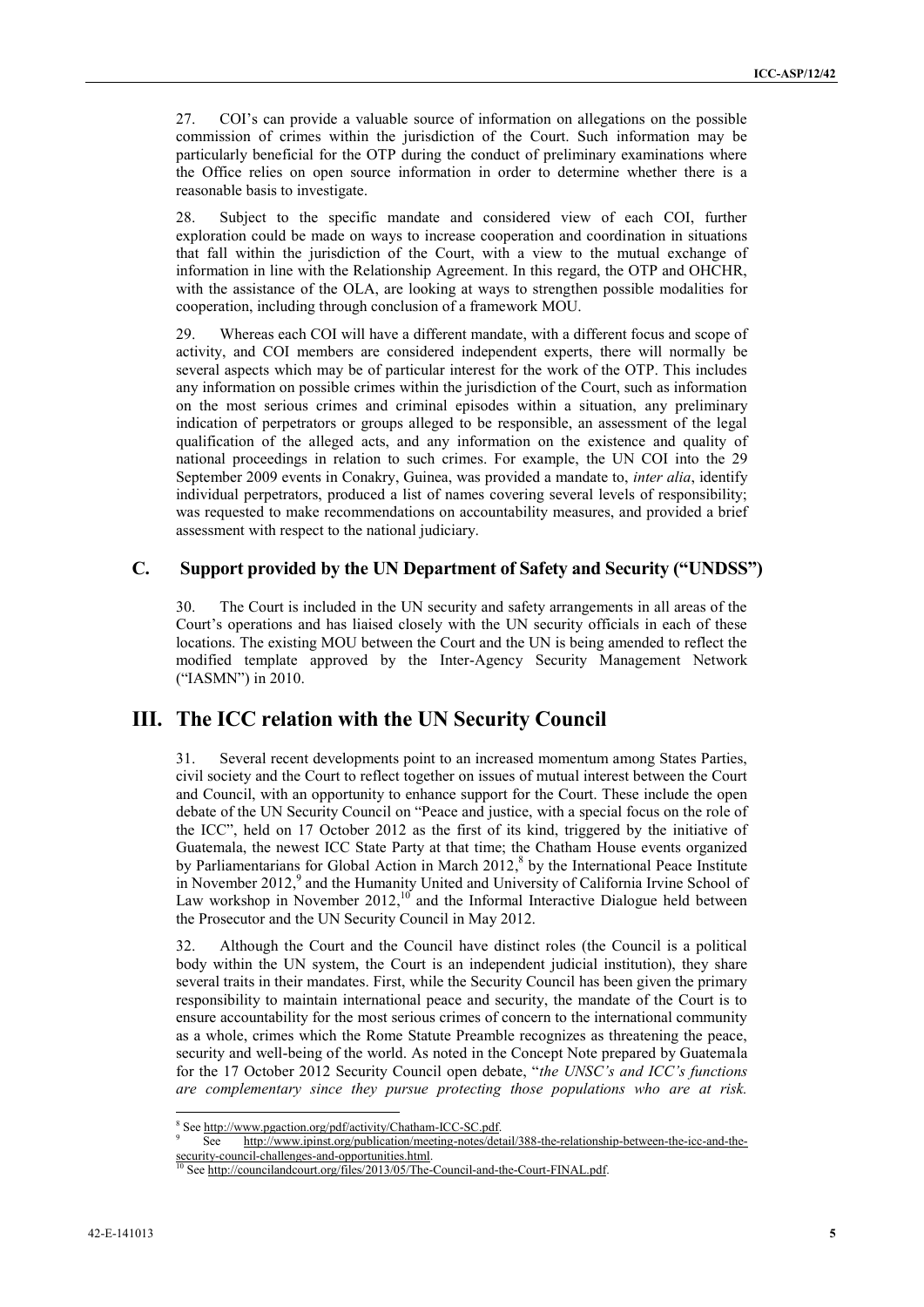*Perpetrations of mass atrocities that constitute crimes under the Rome Statute usually threaten international peace and security. Thus, preventing mass atrocities and insisting on international accountability can contribute to the maintenance of international peace and security*". 11

33. Second, both the Council and the Court have a role to play in strengthening the complementary relationship between peace and justice. From the Court's perspective, there is no dilemma or contradiction between peace and justice, but it is crucial that, as noted in the Guatemala Concept Note, "*conflict resolution initiatives considered by the UNSC should be compatible with the values contained in the Rome Statute, so that peace and justice work effectively together*".

34. Thirdly, in addition to working on the same situations and regions, the ICC and the Council are often dealing with the same challenges, *inter alia* the debilitating impact of gender and sexual violence, the use of children in conflict, the impact of impunity and the lack of the rule of law on situations, and the effectiveness of peacekeeping operations.

35. Finally, both the Security Council and the Court have a clear preventative mandate. In fact, the Rome Statute Preamble makes clear that prevention is a shared responsibility in stating that States Parties are "*determined to put an end to impunity for the perpetrators of these crimes and thus to contribute to the prevention of such crimes*."

36. Given these connecting and complementary mandates, the relationship between the Court and the Security Council could be nurtured and strengthened by extending interaction, including beyond specific situations referred by the Council to the Prosecutor, and by creating space for open discussions on thematic issues. Such dialogue is crucial, as both the Security Council and the Court are committed to preventing mass atrocities which constitute a threat to international peace and security.

37. For the purpose of giving impetus to this process of reflection, as well as to provide food for thought to the relevant actors, and also taking into consideration the Guatemala Concept Note as a starting point, the Court has identified possible measures that could be of relevance and should be tabled for further discussion by States. Some are listed below. The Court and its organs remain available and willing to provide any additional information and answer queries regarding this list.

38. Enhancing the dialogue between the Council and the Court: Security Council briefings by the Prosecutor on Council referrals are of course important to update the Council on the current situation and to raise issues of concern. So far, the Prosecutor has briefed the Council seventeen times on the situation in Darfur since June  $2005$ ,<sup>12</sup> and five times on the situation in Libya since May 2011.<sup>13</sup>

39. In addition, however, the Court would welcome the idea, promoted by a number of Governments during the October 2012 Security Council open debate, to have exchanges between the Council and the Office of the Prosecutor on a regular basis - independent of the specific situations referred by the Security Council. These briefings could address specific situations, whether under investigation or preliminary examination, or could address thematic topics, such as children in armed conflict or prevention. This would allow Member States to monitor and respond to relevant issues beyond the periodic, half-yearly reports the Office submits to the Council.

40. The Guatemalan Concept Note also suggested the possibility of "*extending an annual invitation to the President of the ICC and the Prosecutor to brief the UNSC and to discuss matters of mutual interest and find ways and means to strengthen mutual cooperation*".

41. The holding of informal interactive dialogues to address specific topics or challenges could also be considered. Representatives of the different organs of the Court, as well as the

<sup>&</sup>lt;sup>11</sup> S/2012/731, annex, 1 October 2012.

<sup>&</sup>lt;sup>12</sup> [http://www.icc-](http://www.icc-cpi.int/en_menus/icc/situations%20and%20cases/situations/situation%20icc%200205/reports%20to%20the%20unsc/Pages/reports%20to%20the%20security%20counsel%20of%20the%20united%20nations%20organisation.aspx)

[cpi.int/en\\_menus/icc/situations%20and%20cases/situations/situation%20icc%200205/reports%20to%20the%20un](http://www.icc-cpi.int/en_menus/icc/situations%20and%20cases/situations/situation%20icc%200205/reports%20to%20the%20unsc/Pages/reports%20to%20the%20security%20counsel%20of%20the%20united%20nations%20organisation.aspx) [sc/Pages/reports%20to%20the%20security%20counsel%20of%20the%20united%20nations%20organisation.aspx](http://www.icc-cpi.int/en_menus/icc/situations%20and%20cases/situations/situation%20icc%200205/reports%20to%20the%20unsc/Pages/reports%20to%20the%20security%20counsel%20of%20the%20united%20nations%20organisation.aspx) <sup>13</sup> [http://www.icc-](http://www.icc-cpi.int/en_menus/icc/situations%20and%20cases/situations/icc0111/reports%20to%20the%20unsc/Pages/index.aspx)

[cpi.int/en\\_menus/icc/situations%20and%20cases/situations/icc0111/reports%20to%20the%20unsc/Pages/index.aspx](http://www.icc-cpi.int/en_menus/icc/situations%20and%20cases/situations/icc0111/reports%20to%20the%20unsc/Pages/index.aspx)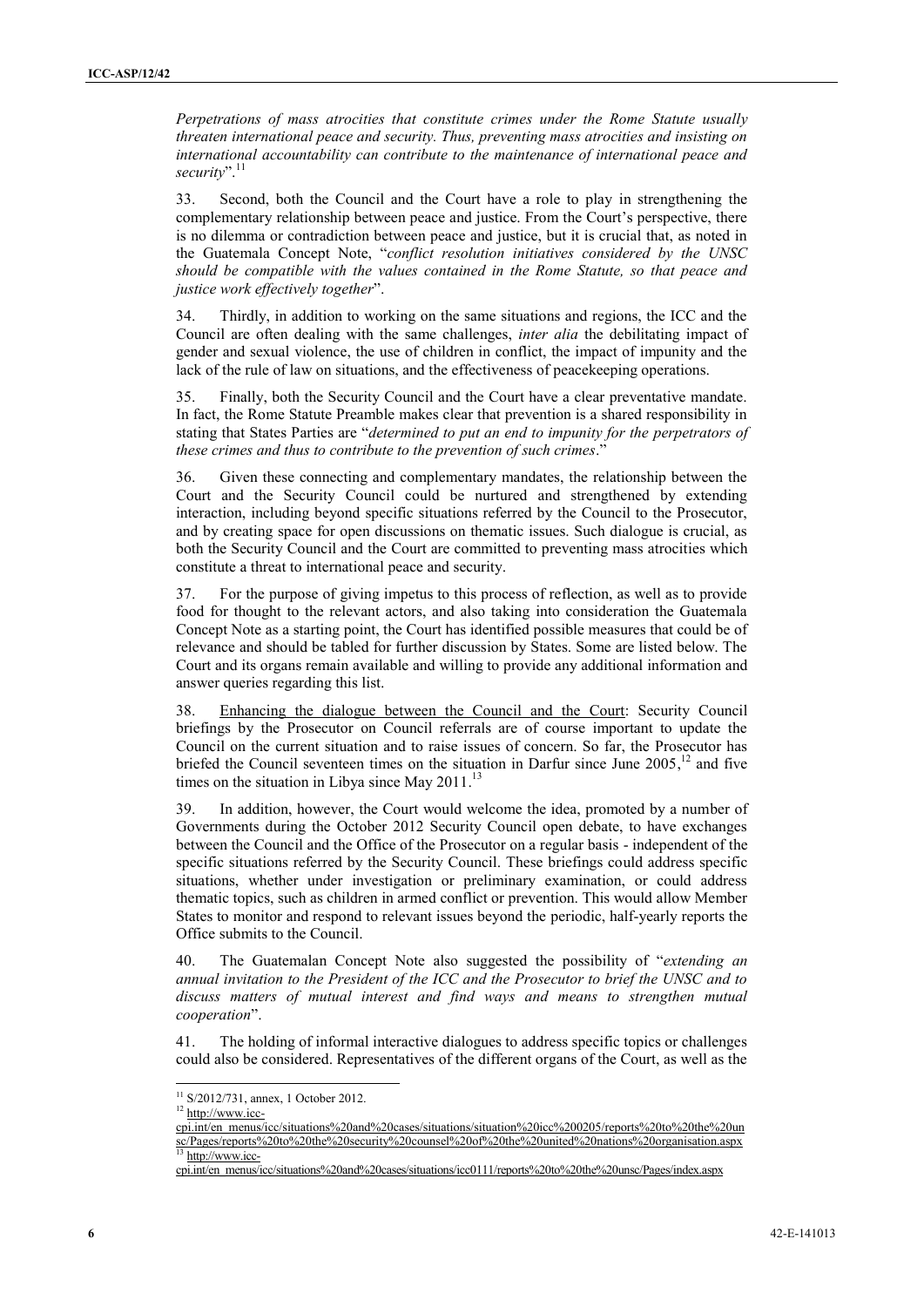Head of the Court's Liaison Office to the UN, remain available to provide these regular updates and participate in more frequent exchanges with the Council.

42. The Guatemalan Concept Note also refers to the idea of establishing a forum to advance questions of cooperation with the ICC through a subsidiary body of the Council – a proposal that the Court encourages the Council to consider as a potential method to streamline and enhance cooperation.

43. In addition, the Council could further consider the exchange of information with the Court. Article 87(6) of the Rome Statute allows the Court to "*ask any intergovernmental organization to provide information or documents. The Court may also ask for other forms of cooperation and assistance*." As noted in the Guatemala Concept Note, "*the functions of the High Commissioner for Human Rights facilitate the use of a variety of means for the purpose of early warning, including reporting to the UNSC, at its request on situations and issues of special concern. In addition, reports of commissions of inquiry and fact-finding missions have proven relevant to corroborate information concerning the nature and gravity of a particular situation*". Reference is made here as well to the part on the mandates of commissions of inquiry developed earlier in this report.

44. Mainstream ICC provisions in country and thematic-specific situations: As noted earlier, States Parties could consider mainstreaming of ICC issues within the UN Security Council discussions, in line with a recommendation adopted earlier by the Assembly ("*States Parties that are members of the Security Council should ensure that the Court's interests, needs for assistance and mandate are taken into account when relevant matters, such as sanctions, peacekeeping mandates, Security Council missions and peace initiatives are being discussed and decided on, while respecting the independence of both*"). 14

45. Recent positive examples include Presidential Statement on the protection of civilians of 12 February 2013,<sup>15</sup> the resolution on Burundi of 13 February 2013,<sup>16</sup> the Presidential Statement on Cooperation between the United Nations and regional and subregional organizations in maintaining international peace and security of 6 August  $2013$ ,<sup>17</sup> or the resolution on Women Peace and Security of 24 June 2013.<sup>18</sup> The Court would like to refer here to the useful list kept by the Coalition for the International Criminal Court (CICC), which keeps track of references to the ICC in Security Council resolutions.<sup>19</sup>

46. Moreover, the Court welcomes the initiative of the Government of Mali to call upon the Security Council to include in the resolution authorizing a peace enforcement operation<sup>20</sup> a request for support (in the event that an ICC investigation is opened), by this international military force to both the national authorities as well as the  $ICC.^{21}$  Such language could establish a new standard for how the Security Council and the Court can complement each other and work together towards fighting impunity. Reference is made here as well to the part on the mandates of peacekeeping operations developed earlier in this report.

47. Liaising with regional and subregional organizations: The Council could call on the relevant regional and subregional organizations involved in matters pertaining to peace and justice to support the mandate and activities of the Court, as well as the follow-up to Council referrals and other resolutions. Reference is also made here to the Presidential Statement on Cooperation between the United Nations and regional and subregional

<sup>&</sup>lt;sup>14</sup> Resolution ICC-ASP/6/Res.2, annex II; recommendation 51.

<sup>15</sup> S/PRST/2013/2.

<sup>&</sup>lt;sup>16</sup> Resolution 2090 (2013).

<sup>&</sup>lt;sup>17</sup> S/PRST/2013/12. <sup>18</sup> Resolution 2106 (2013).

<sup>&</sup>lt;sup>19</sup> [http://www.coalitionfortheicc.org/documents/CICC\\_Compilation\\_UNSC\\_Resolutions\\_-](http://www.coalitionfortheicc.org/documents/CICC_Compilation_UNSC_Resolutions_-_ICC_references_(2002-2012)_pdf.pdf) ICC\_references\_(2002-2012)\_pdf.pdf;

http://www.coalitionfortheicc.org/documents/CICC\_compilation\_UNSC\_resolutions - ICC\_language\_(January- $\underline{July_2013).pdf}$  $\underline{July_2013).pdf}$  $\underline{July_2013).pdf}$ 

S/RES/2100 (2013).

<sup>21</sup> See page 8 of the resolution: "*To support, as feasible and appropriate, the efforts of the transitional authorities of Mali, without prejudice to their responsibilities, to bring to justice those responsible for war crimes and crimes against humanity in Mali, taking into account the referral by the transitional authorities of Mali of the situation in their country since January 2012 to the International Criminal Court*".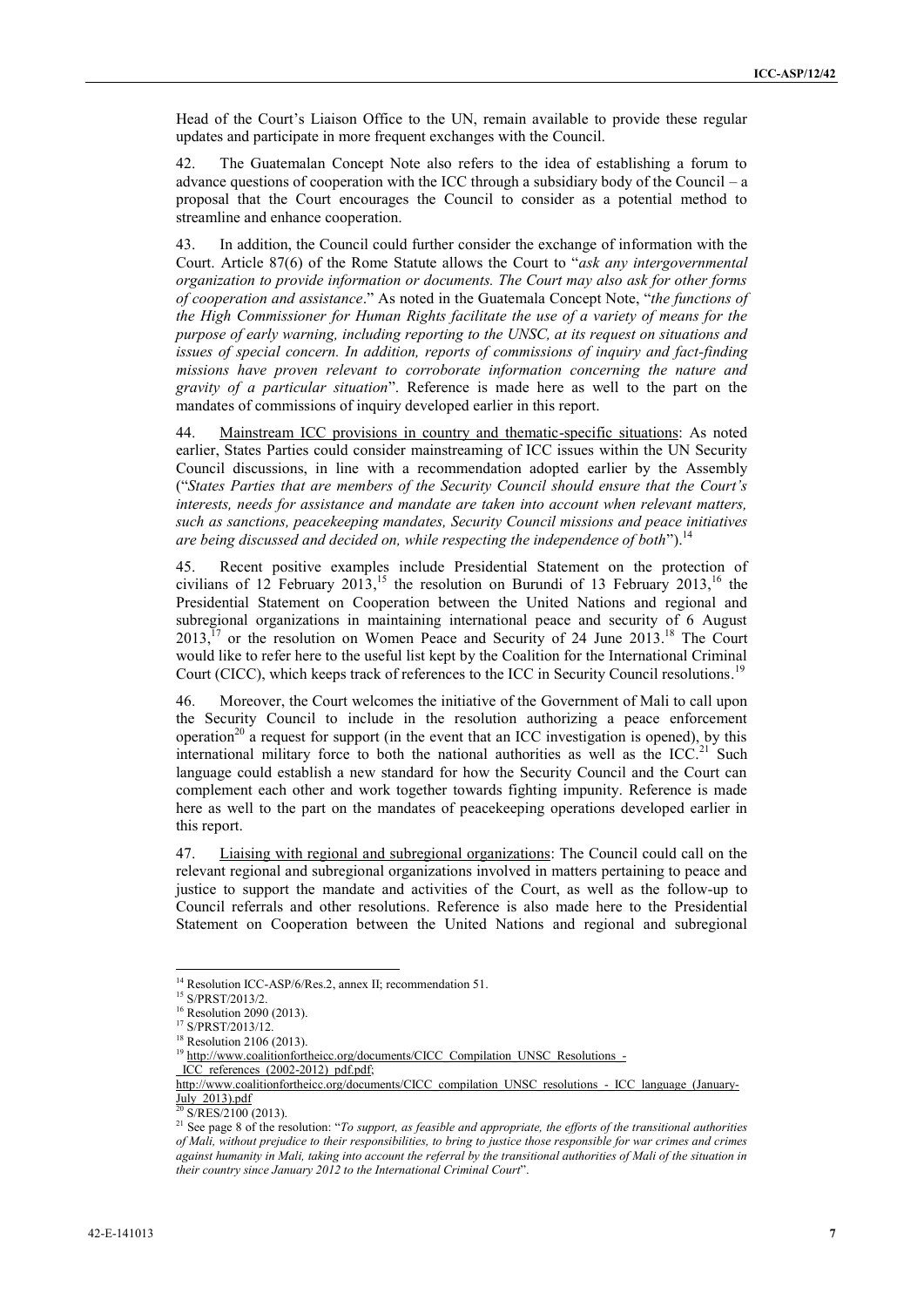organizations in maintaining international peace and security of 6 August  $2013<sup>22</sup>$  which notes that "*regional and subregional organizations and arrangements can contribute to accountability through […] cooperation with international mechanisms, courts and tribunals, including the International Criminal Court*".

48. Public and diplomatic support from the Council for the Court: Public and diplomatic support remains a priority for the Court and for galvanizing arrest efforts. The Council can greatly contribute to these efforts through its own declaratory statements recalling the need to observe applicable norms of international law and stressing the importance of accountability for those most responsible for serious violations of these rules. The Council could issue statements recalling the resolution referring the situation to the ICC and the underlying legal obligations to cooperate.

49. Sanctions: The Security Council could consider the possibility of harmonizing the designation criteria of sanctions mechanisms for the identification and freezing of assets and the imposition of travel bans. The designation criteria for a number of such sanctions mechanisms already provide for the listing of persons who commit violations of international humanitarian or human rights law or other atrocities.<sup>23</sup> Consideration could be given to enabling the automatic listing of persons sought by the Court once a warrant for their arrest has been issued by a Pre-Trial Chamber for the alleged commission of crimes within the jurisdiction of the Court, particularly where the situation has been referred by the Security Council itself.

50. Consideration should also be given to streamlining decision-making by the sanctions committees where Court processes intersect with the sanctions programmes, i.e. transfers of individuals to and from The Hague, as well as use of funds for reparations or legal aid purposes. In case of transfers, for instance, an automatic lifting of travel bans could be provided for in relevant resolutions, when an individual subject to such a ban needs to be transferred to or from The Hague.

51. Arrest: The Council has already referred two situations involving reports of largescale crimes to the Prosecutor, and the Prosecutor regularly reports back to the Council on these matters. The Council and the Court should together seek more constructive strategies for attaining their mutual goals. The failure of States to implement ICC arrest warrants may also be connected with the failure to implement Security Council resolutions relating to cessation of violence, disarming parties to the conflict, ensuring an end to impunity through local initiatives, and other relevant obligations.

52. The Court welcomes the updated UN Guidelines the Office of Legal Affairs has disseminated in March of this year on contacts with persons who are the subject of arrest warrants or summonses issued by the ICC. These guidelines can serve as a basis for a more comprehensive and consistent approach by States Parties and the Council. The OTP has called for careful documentation and analysis of such contacts to assess which contacts are truly essential and what is the impact of such contacts, in order to further refine the policy through practice.

53. The Council could request the UN Secretariat to provide reports on ongoing activities of the suspects at large, and could seek information on this issue from outside the UN as well. This would help to highlight alleged ongoing involvement of suspects in current crimes and underscore the importance of arrest.

54. The Council could consider drawing up, or tasking the UN Secretariat to draw up, guidelines for States in the use of force in conducting arrests, as a measure to encourage arrests that are undertaken in line with international law obligations. The guidelines could be developed separately or in line with guidelines for peacekeeping forces about the conduct of arrests, and training to implement those guidelines.

<sup>22</sup> S/PRST/2013/12.

<sup>23</sup> See e.g. S/RES/1591 (2005), para 3(c) provides for application of these measures to individuals "*who impede the peace process, constitute a threat to stability in Darfur and the region, commit violations of international humanitarian or human rights law or other atrocities, violate the measures implemented by Member States in accordance with paragraphs 7 and 8 of resolution 1556 (2004) and paragraph 7 of this resolution as implemented by a state, or are responsible for offensive military overflights described in paragraph 6 of this resolution…*".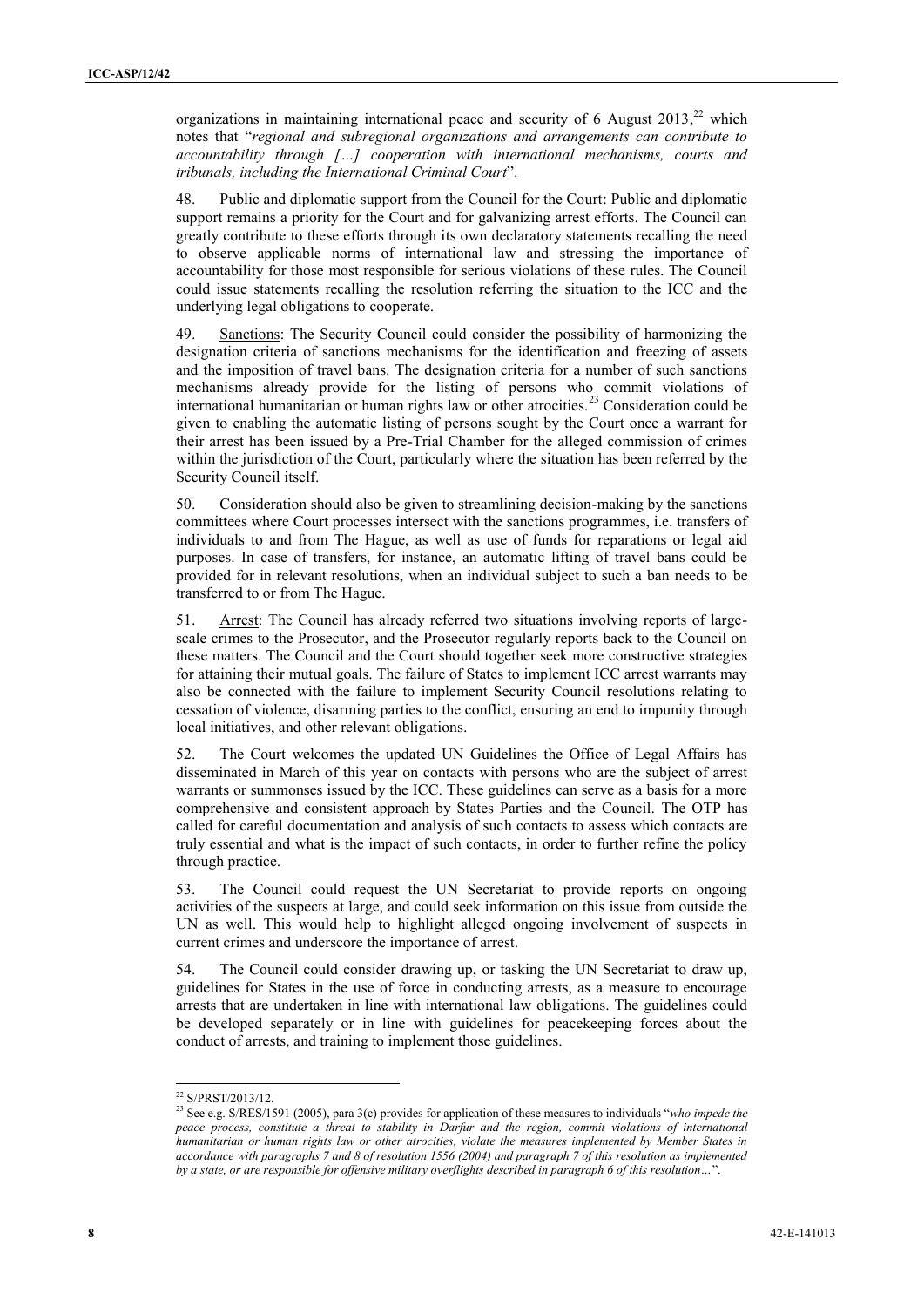55. Follow-up to Council referrals: As noted in the Guatemala Concept Note, "*follow-up by the Council to its own referrals to the ICC is important for the UNSC for the sake of its credibility, and for the legitimacy of international criminal justice*". A referral of a situation to the Court is crucial to ensure accountability, but without the necessary follow-up in terms of ensuring cooperation, and in particular arrest and surrender of the individuals identified by the Prosecutor, justice will not be done. On the contrary, a perception of inactivity or reticence from the Council to take further measures to ensure the cases can be brought to the courtroom and the Court is not isolated, would only undermine the Court's credibility and legitimacy and "*could be seen by the international community as a lack on the Council's part of the necessary commitment to uphold the rule of law generally and accountability in particular*".

56. Response of the Council to official ICC communications about non-cooperation: There are at least seven such communications from the Judges about the Darfur situation. There is a need for the Council to ensure that it stands behind its own decisions regarding the ICC, especially when a lack of cooperation has been identified and notified by the Judges.

57. The Council could also see fit to respond to a broader scope of non-cooperation regarding its resolutions and statements regarding a situation referred. The overview of the more than 50 resolutions adopted since 2004 on Darfur, which the OTP has gathered, plus the many Presidential Statements and press statements issued, helps to illuminate the broader scope of non-cooperation on the part of the Government of the Sudan, and could benefit further discussion among Council members. The OTP would be happy to share this compilation with interested parties.

58. An option could be the creation of a working group in the Council to address ICC related matters, including non-cooperation. From meetings with States Parties, the Court also understands that there might be an advantage in convening a caucus of States Parties within the Council.

59. The Council could also consider drawing up, or tasking the UN Secretariat to draw up, analysis of failures by States to implement Council obligations, as a way of tracking the efficacy of the resolutions over time.

## **IV. Role of States Parties in mainstreaming ICC issues in UN fora**

60. The UN, as the main forum of international cooperation and consultations, presents a unique context for promoting the mainstreaming of Rome Statute issues and considerations into a wide variety of areas of international activity.

61. States Parties play a crucial role in highlighting the interests and mandate of the Court in the various fora at the UN. Many States Parties in New York work actively to mainstream the ICC into their discussions at the UN including, in the General Assembly and the Security Council, in line with Recommendations 45, 47, 50 and 51 of the 66 Recommendations adopted by the Assembly in 2007. Each year the General Assembly and the Security Council adopt a number of resolutions and decisions in which the mandate of ICC is recognized and supported, including the annual General Assembly Resolution on the ICC. States Parties continue to offer diplomatic and political support to the Court through their multilateral and bilateral interactions. While the political and diplomatic support from States Parties is often forthcoming, it could be more robust and consistent. If States Parties remain silent when faced with an opportunity to express their support for the work of the Court or to correct misunderstandings concerning its mandate, it tends to create a negative perception that the Court has little support from the international community, a fact that could undermine the work of the Court. More information on this issue can be found in the Court's Report on Cooperation prepared for the twelfth session of the Assembly.

62. To ensure a better understanding and provide updated information to States Parties, the Court interacts regularly with missions in New York, through the Permanent Representatives and their legal advisers. The Group of Friends of the ICC in New York is one of the relevant forums where the Court and its organs can share information with States Parties, as well as the recent informal interactive dialogues' meetings with Security Council members. As noted previously, the Court's Liaison Office to the UN provides a presence